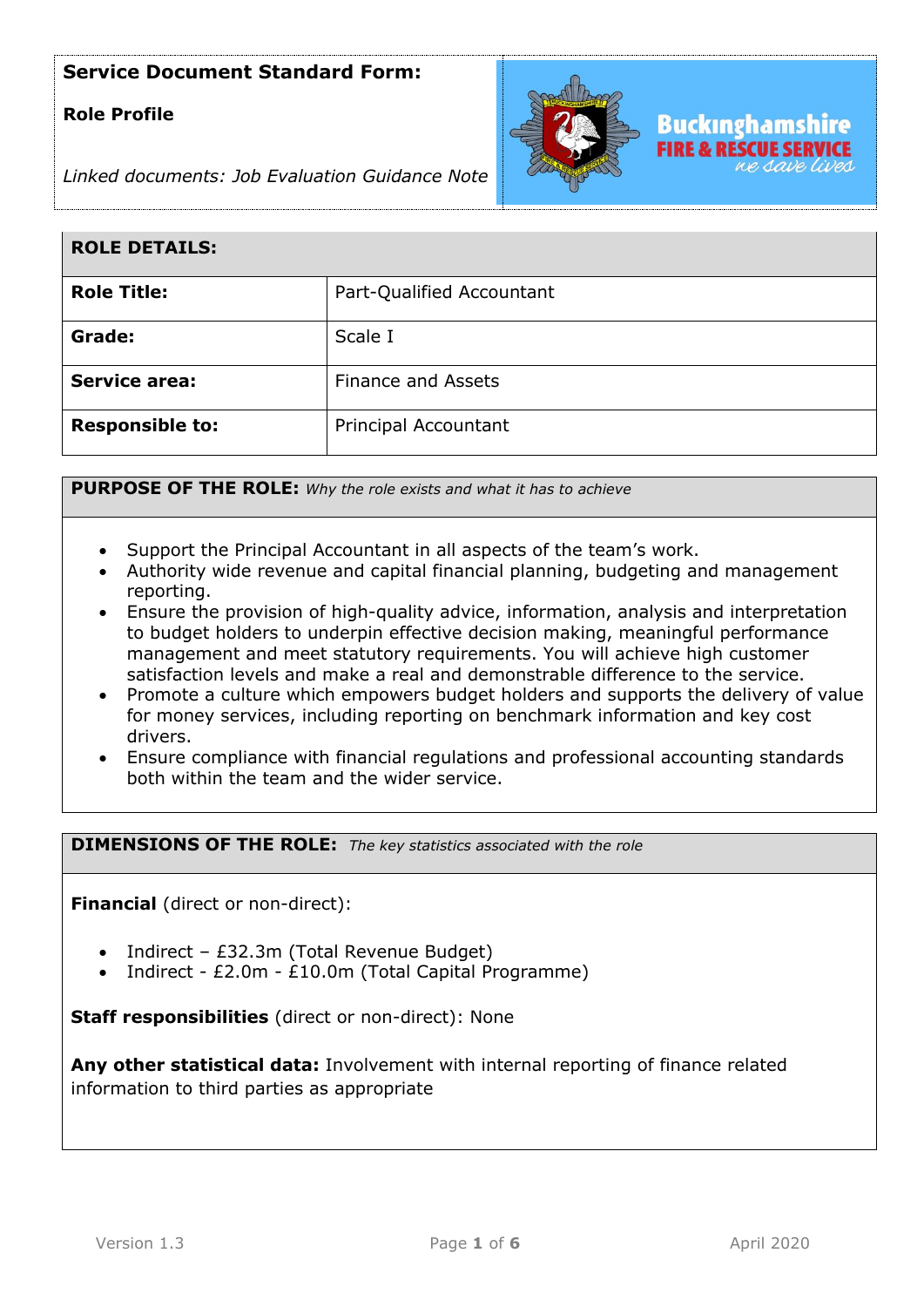## **Role Profile**



*Linked documents: Job Evaluation Guidance Note*

**PRINCIPAL ACCOUNTABILITIES:** *What the role is accountable for and required to deliver*

#### **Corporate Management**

- 1. To support and contribute to internal and external audits, service development reviews and the management of risk.
- 2. In conjunction with the Principal Accountant to continuously review current processes, procedures and policies for finance and ensure alignment with latest legislation, the Authority's public safety and corporate plans and BMKFRS policies and procedures.
- 3. To participate in the Authority's performance management processes.

#### **Service Delivery**

- 4. To be an integral part of the management accounting team, working across all the activities carried out in the team.
- 5. To ensure the efficient and effective delivery of support to customers through the management accounting team, including input onto the finance system, support and training.
- 6. To provide an expert financial advisory service to all staff, including guidance on the interpretation and implementation of budgets and monitoring, options appraisals and preparation of business cases for SMB and Member challenge, staffing establishment, pension queries, policies, coding, virements, profiling, procedures and practices.
- 7. To contribute to the budgetary control process including the timetabling and support to the team to ensure co-ordination with regular reporting and presentation to directorates, SMB, challenge groups and committee calendar dates.
- 8. To support the development of costing models for the calculation of the precepts, secondments and partnership arrangements. To liaise with billing authorities and partner agencies, monitoring all payments have been received on time and in accordance with the agreements in place.
- 9. To contribute to the production of timely and high-quality budget monitoring, briefing papers and other financial reports.
- 10.To maintain good working relationships with cost centre managers within the service and to assist them to identify both their financial management needs and ways of meeting them.
- 11.To support the Principal Accountant in the provision of comprehensive and up to date information and guidance on the Authority's intranet and website complying with all statutory legislation for publication dates, data quality and prevailing regulations and policies.
- 12.To support the Principal Accountant in ensuring accuracy, control and maintenance of the staffing establishment and all other budget related working papers, ensuring regular reconciliation to of the finance and HR systems. Provide costings based on scenarios as and when requested by line management, SMB and Members.
- 13.To ensure mandatory returns are compiled, submitted on time and conform to any legislation or financial requirements.
- 14.To investigate and rectify any financial discrepancies by liaising with other departments as necessary.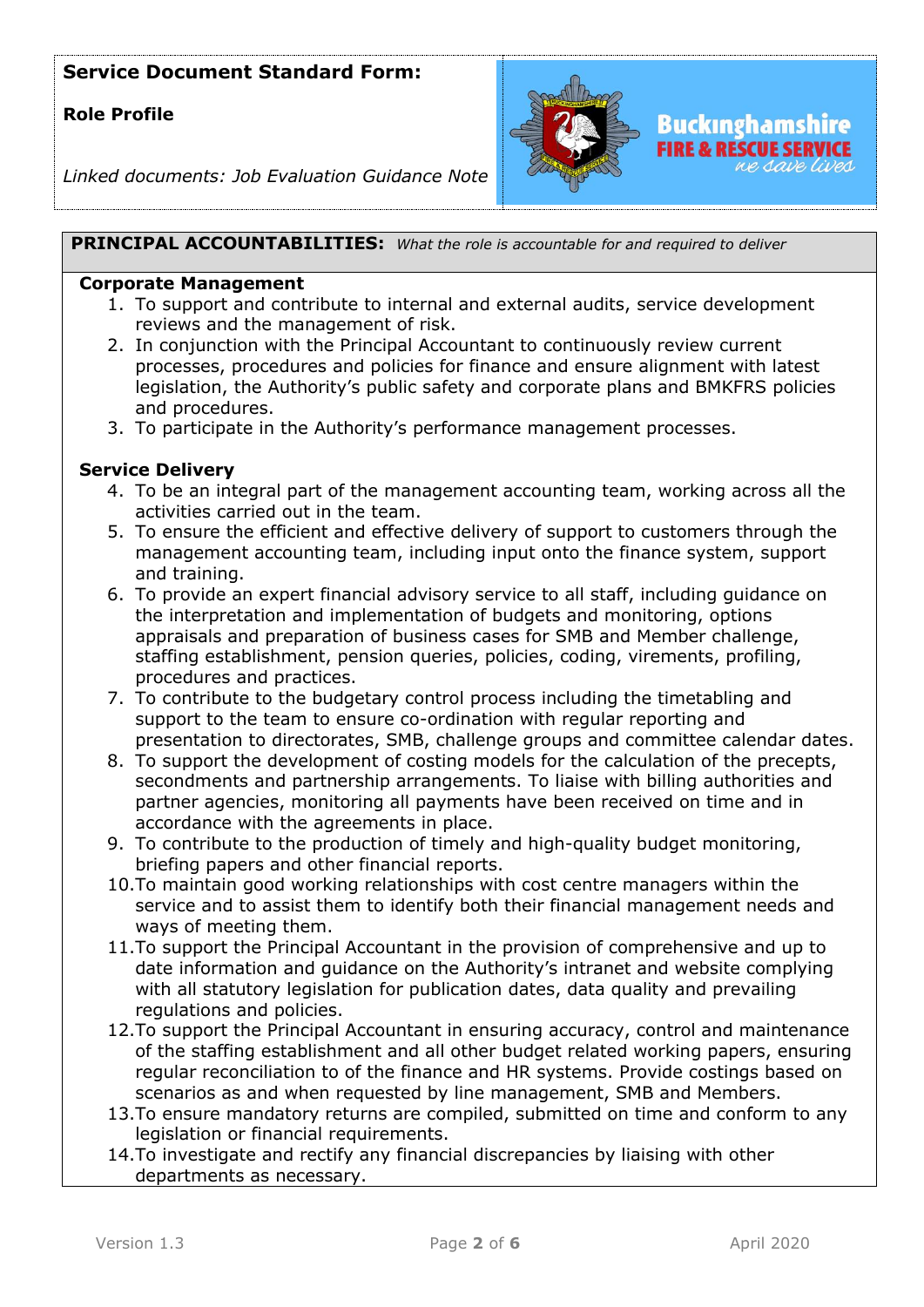## **Role Profile**



*Linked documents: Job Evaluation Guidance Note*

- 15.To manage data extraction and analysis of reports generated by the finance system and other relevant databases, as required.
- 16.To ensure close liaison with the relevant departments to maintain the finance system in accordance with Authority and best practice guidelines.
- 17.To assist in ad-hoc projects including, but not limited to financial modelling, analysis and presentation of reports to stakeholders as required.
- 18.To participate in inter-departmental working groups on relevant corporate matters as required and to liaise with appropriate departments as necessary.
- 19.To monitor and review legislation and make recommendations for change within BMKFRS to ensure that the service always has the most current recognised policies and practices in place that comply with all relevant legislation.

### **Other**

- 20.To undertake such other duties which fall within the broad spirit, scope, levels and purpose of this job description as may be assigned by the Director of Finance and Assets or any other senior manager in liaison with your line manager.
- 21.To participate in the Authority's performance management process, take a proactive approach and adopt an awareness of the "golden thread" approach including the Authority's priorities and ensure your own training and development needs are addressed.
- 22.To assist in closing the accounts, including accounting correctly for all authority assets and stocks and ensuring they are recorded per current regulations and statutory requirements and produced with timely and accurate working papers.
- 23.To provide financial advice and guidance on the interpretation and implementation of government grants, budgets and monitoring, policies, coding, virements, procedures and practices service to all staff.
- 24.Analyse, interpret and communicate financial and performance data, and provide financial advice in the form of management and board/committee reports.
- 25.Produce accurate financial forecasts and plans highlighting potential opportunities and risks. Quantify and grade risks identified and support the formulation and implementation of mitigation plans where these are required.
- 26.Support the arrangements in place for financial management of the capital programme.
- 27. Support the timely preparation of robust business cases from a financial perspective, identifying and quantifying associated costs, benefits, risks and funding solutions.

### **DECISION MAKING:**

### **Make decisions**:

The post holder will make decisions on the best advice to provide to cost centre managers.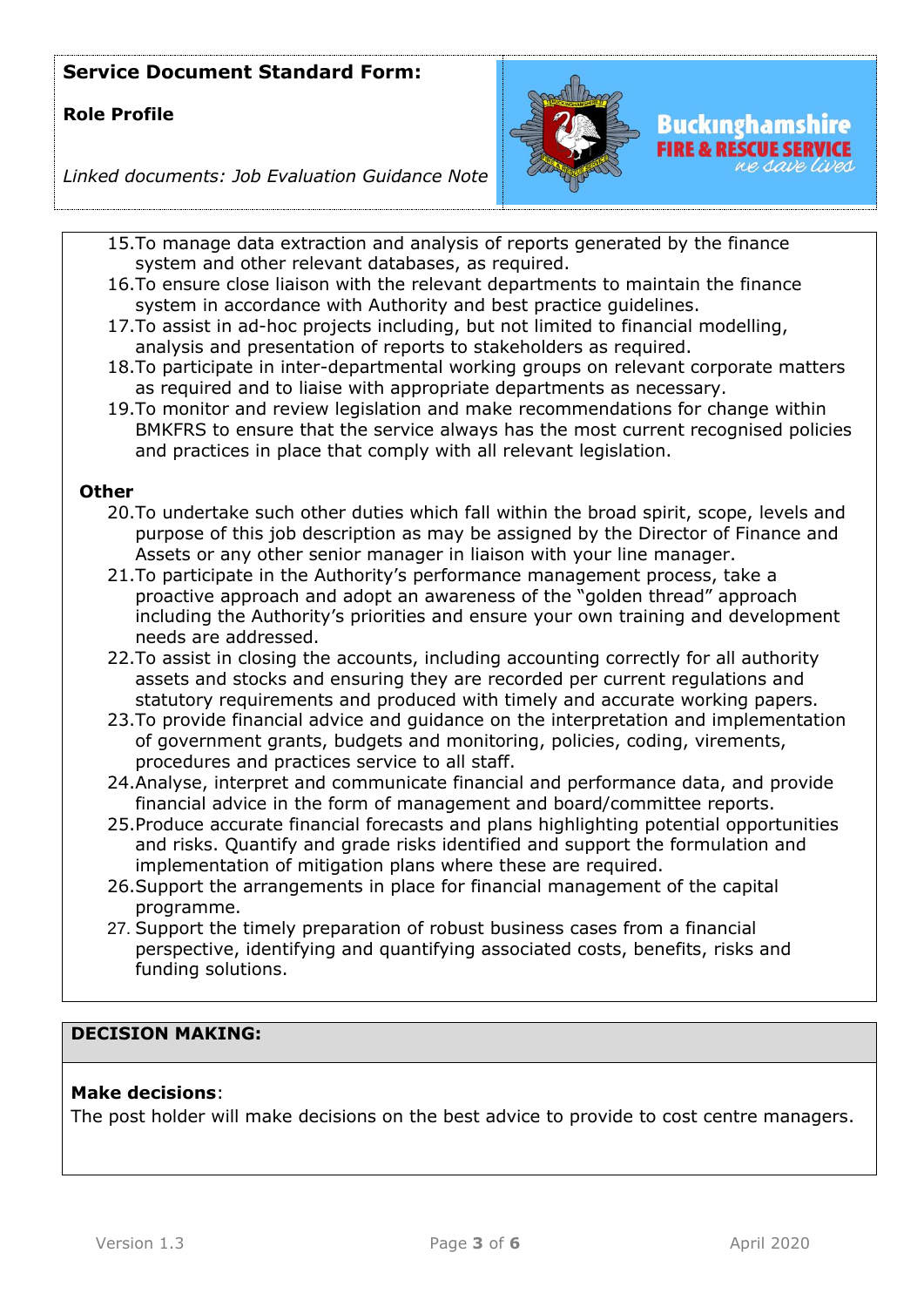## **Role Profile**



*Linked documents: Job Evaluation Guidance Note*

### **Significant say in decisions**:

The post holder will have a significant influence on decisions relating to cost centres that they support including budgets, forecasts, growth bids and savings bids.

**CONTACT WITH OTHERS:** *The frequent contact the role holder has with others and for what purpose* 

### **Internal**:

At all levels across the organisation. Most frequent contact will be with cost centre managers

### **External**:

- Appointed auditors
- Other local authorities, primarily Milton Keynes Unitary Authority and Buckinghamshire Council
- Systems support (currently Advanced Business Systems)

### **PERSONAL REQUIREMENTS:**

- To participate in a programme of continuous personal and professional development relevant to the role.
- To demonstrate conduct and behaviours in accordance with the Service policies, values and norms.
- To comply with the Service's aims, organisational values and behaviours and their impact on this post.
- To be committed to protecting and respecting the privacy of individuals and the responsible handling of personal information.
- To ensure all aspects of health and safety are adhered to. Ensuring that all employees, visitors, contractors etc. within the area are following statutory requirements and Service policies and procedures.
- The Service is committed to safeguarding and promoting the welfare of children and vulnerable adults and expects all employees and volunteers to share this commitment.
- To undertake, with appropriate training, the duties of other roles as required.
- To mentor and coach employees as required.
- To contribute to the development and implementation of relevant policies and procedures.
- Attend meetings as required and submit information in appropriate formats as required.
- To undertake any other duties which fall within the broad spirit, scope, levels and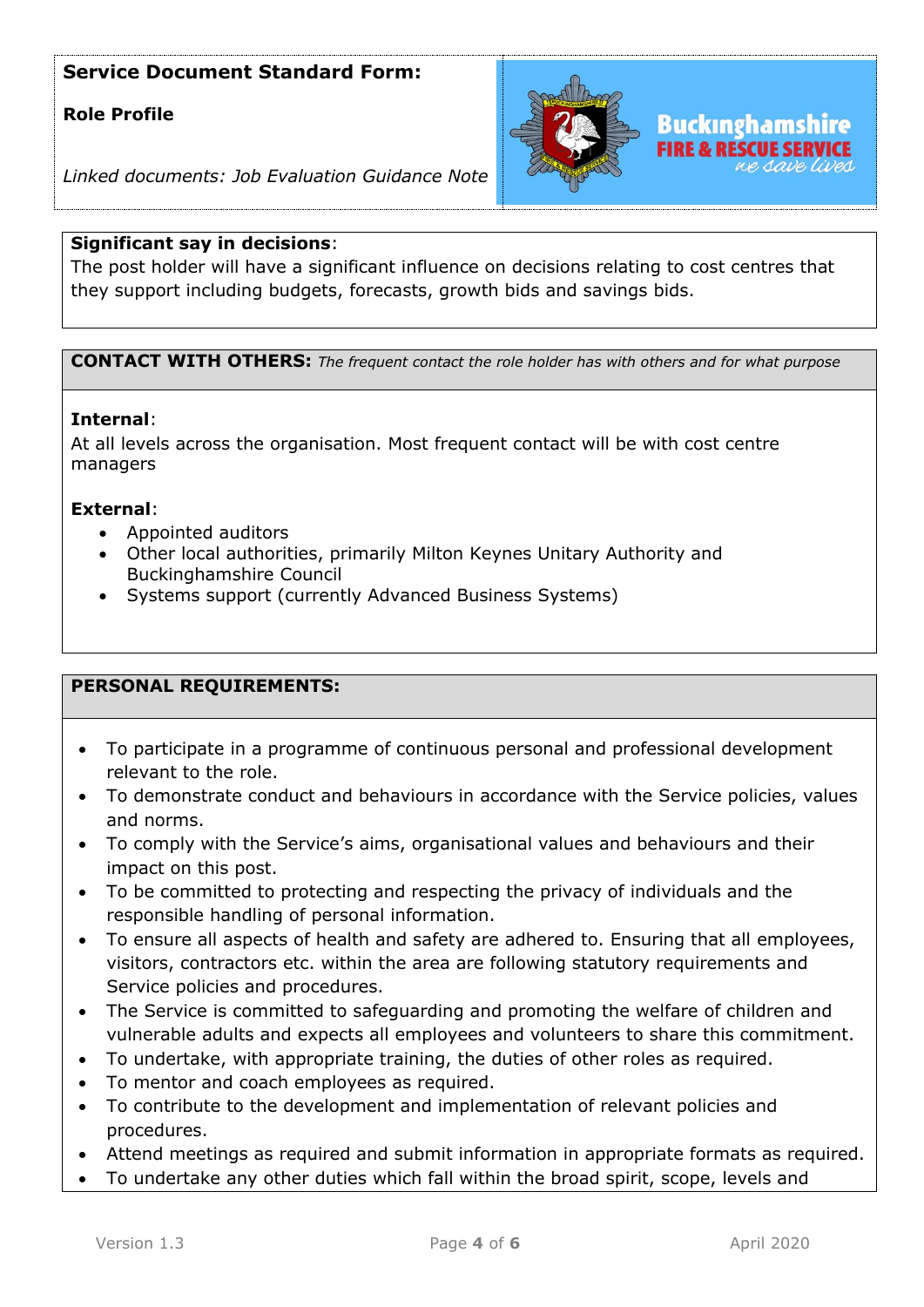### **Role Profile**



*Linked documents: Job Evaluation Guidance Note*

purpose of this role that may reasonably be required from time to time, at any location required by the Service.

### **REQUIREMENTS: Essential Criteria**

*The skills, knowledge, qualifications and training required to perform the role*

### **Qualifications & Training**:

• Post holder must be part CCAB qualified

#### **Experience**:

- Proven office/administration experience
- Experience of working with an integrated finance and payroll system
- Experience of budget setting, monitoring and reporting
- Show experience of being able to communicate to various stakeholders in a confident manner

#### **Skills and Knowledge**:

- Able to use Microsoft Office package and input data into an integrated finance and payroll system
- Ability to work to time sensitive deadlines with attention to detail
- Good verbal and written communication skills
- Ability to work within a team and to interact with individuals
- Ability to work on own initiative and without direct supervision within established guidelines
- Numerate
- Flexible attitude to work
- Able to prioritise tasks
- Possess high levels of integrity, honesty, reliability and confidentiality
- Good communication and presentation skills

#### **REQUIREMENTS: Desirable Criteria**

*The skills, knowledge, qualifications and training required to perform the role*

### **Qualifications & Training**:

• AAT Professional Diploma in Accounting

#### **Experience**:

- Payroll, taxation and pensions
- Experience of working in finance in local government
- Experience of preparing statistical returns to government